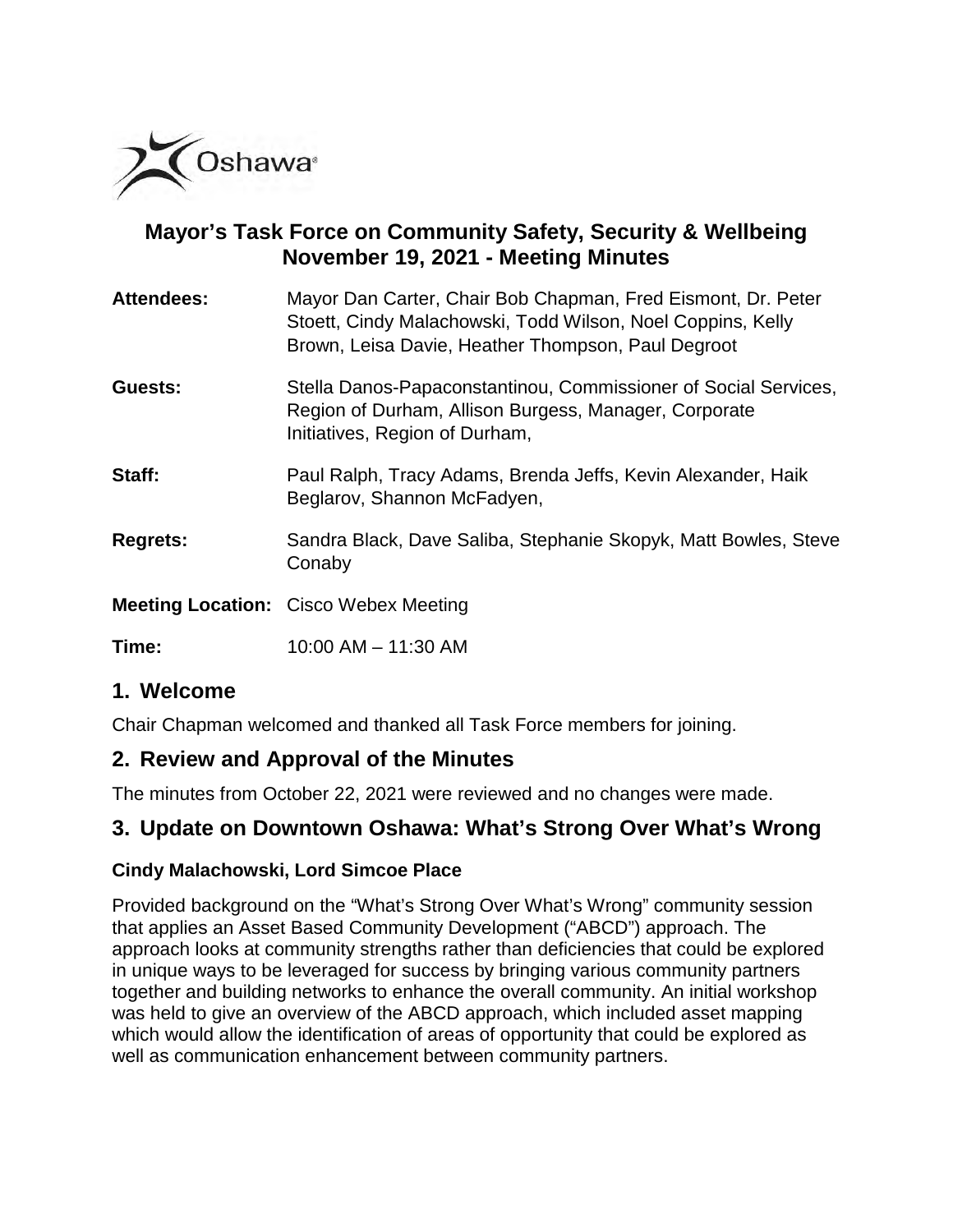### **Peter Stoett, Ontario Tech University**

Expressed that there is community partner interest in the ABCD approach and is hoping to have more high level research done with hopes to move forward with this initiative in conjunction with the City of Oshawa and the Region of Durham. All results and feedback from workshop surveys will be shared with Task Force Members. He also hopes to see students focus their research on the downtown area, specifically, on some issues addressed by this Task Force.

## **4. Update on Region's actions**

### **Stella Danos-Papaconstantinou, Region of Durham**

Presented Task Force Members with an update on the Region of Durham's actions on Community Safety and Well-Being in downtown Oshawa. Key highlights of the presentation included an overview of the Region's Senior Leadership Taskforce Members which includes Social Services and other Regional Departments, as well as City of Oshawa staff, Lakeridge Health and Durham Regional Police Services ("DRPS"):

- Advised that a consolidated action item list has been developed to address challenges, including 37 action items that have been endorsed by Oshawa City Council;
- Action #1: Investigate the support service model to ensure the model is coordinated and effective – and that services are available equitably across the Region of Durham. Action #2: Review support services offered by the Region and community partners to identify service gaps and duplication of services and ensure activities support the Region's goal of ending homelessness by 2024.
	- Engaged Org Code for System Planning for Coordinated Services. The launch is planned for November 22 with wide participation from the homelessness sector including executive leads, management, frontline staff and people with lived experience.
- Action #3: Investigate a registration and/or regulation of community partners to ensure that they are providing services that supports the Region's goal of ending homelessness. Action #4: Develop a Community Values and Conduct Agreement for recipients of support services.
	- Newly formed Org Code System Planning Committee will prioritize consistent approaches for housing first outcomes supporting the Region's goal of ending homelessness.
	- The Community Values Agreement is being led by the GAP Committee. A working group has been established to include Backdoor Mission staff and local businesses. Its' aim is for a consistent approach that will assess and respond to unwanted behaviour across service agencies.
- Action #39: Convened community agencies and directing move from low-barrier service to housing first or members only model
	- A Community Leaders group has been formed represented by members of the Region's Senior Leadership Taskforce along with Executive Leaders of our local community agencies.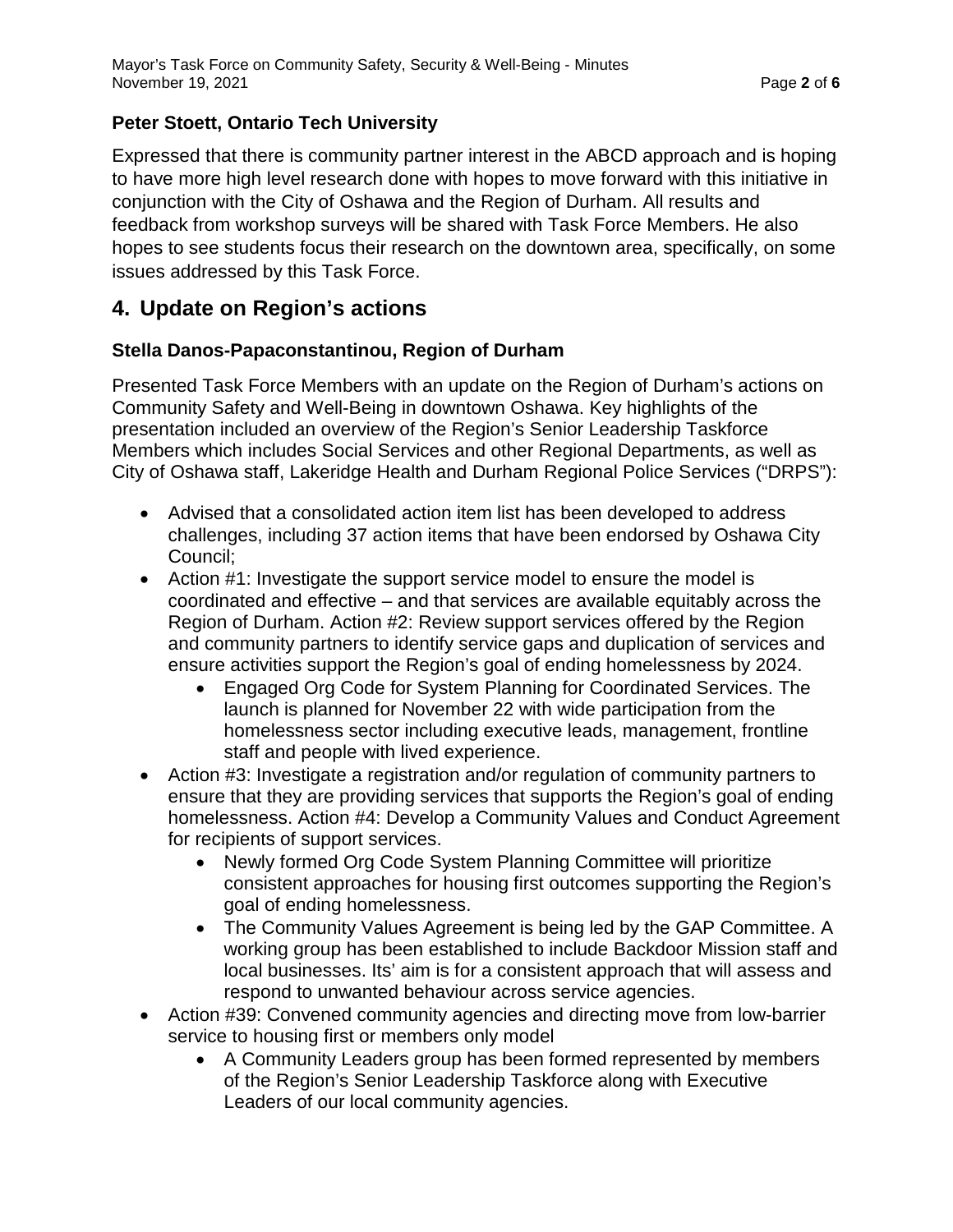Mayor's Task Force on Community Safety, Security & Well-Being - Minutes November 19, 2021 **Page 3** of **6** 

- The purpose is to inform agencies of the challenges faced in downtown Oshawa, and ensure prioritizing efforts of outreach and housing services.
- Action #40: Respond to businesses with targeted interventions. Action 41: Strengthening outreach services for targeted intensive case management.
	- The Primary Care Outreach Program (PCOP) is active across Durham Region and is prioritizing efforts in downtown Oshawa and responding to local businesses looking for help. To date, the PCOP has responded to six businesses.
	- A newly developed Street Outreach Strategy will help to ensure targeted interventions of those needing supports and housing.
	- Carea and Cornerstone are now partnering for intensive outreach services: weekly case conferencing with targets to ByName List and some of the most vulnerable.
- Action #6: Create a day program with supports for mental health and addictions.
	- Regional staff from Social Services, Public Health and Lakeridge Health are developing day programs to be located at 200 John Street which will begin in 2022.
- Actions #23 and #24: Investigate high-level response from DRPS and DRPS Mental Health Unit.
	- Regional Council approved budget allocation for five nurses to travel with DRPS officers as part of specialized Mental Health Units. They respond to crisis calls across the Region and are not specific to downtown Oshawa.
- Action #38: Resume Public Health services in downtown.
	- Public Health convened the Opioid Task Force with 47 participants to develop strategies and actions for the updated opioid response plan.

#### **Allison Burgess, Region of Durham**

Updated Task Force Members on the Region of Durham's additional actions:

- Action #15: Increase waste collection service levels.
	- Daily waste collection is occurring by Oshawa operations team.
	- The Region is working on a cost-sharing MOU with Oshawa.
- Action #43: Collaborative initiatives by Oshawa and Region Economic Development.
	- Ongoing development of the site and coverage of downtown Oshawa on the Downtowns of Durham blog site
	- Vinyl artwork for the vacant downtown windows to promote downtown opportunities.
- Action #7: Advocate for support from upper levels of government.
	- Regional Chair has sent letters and held subsequent meetings with Durham MPs and MPPs about the challenges in downtown Oshawa.
- Action #47: Develop and implement a Government Relations Strategy.
	- Additional tactics including building broader municipal support are underway.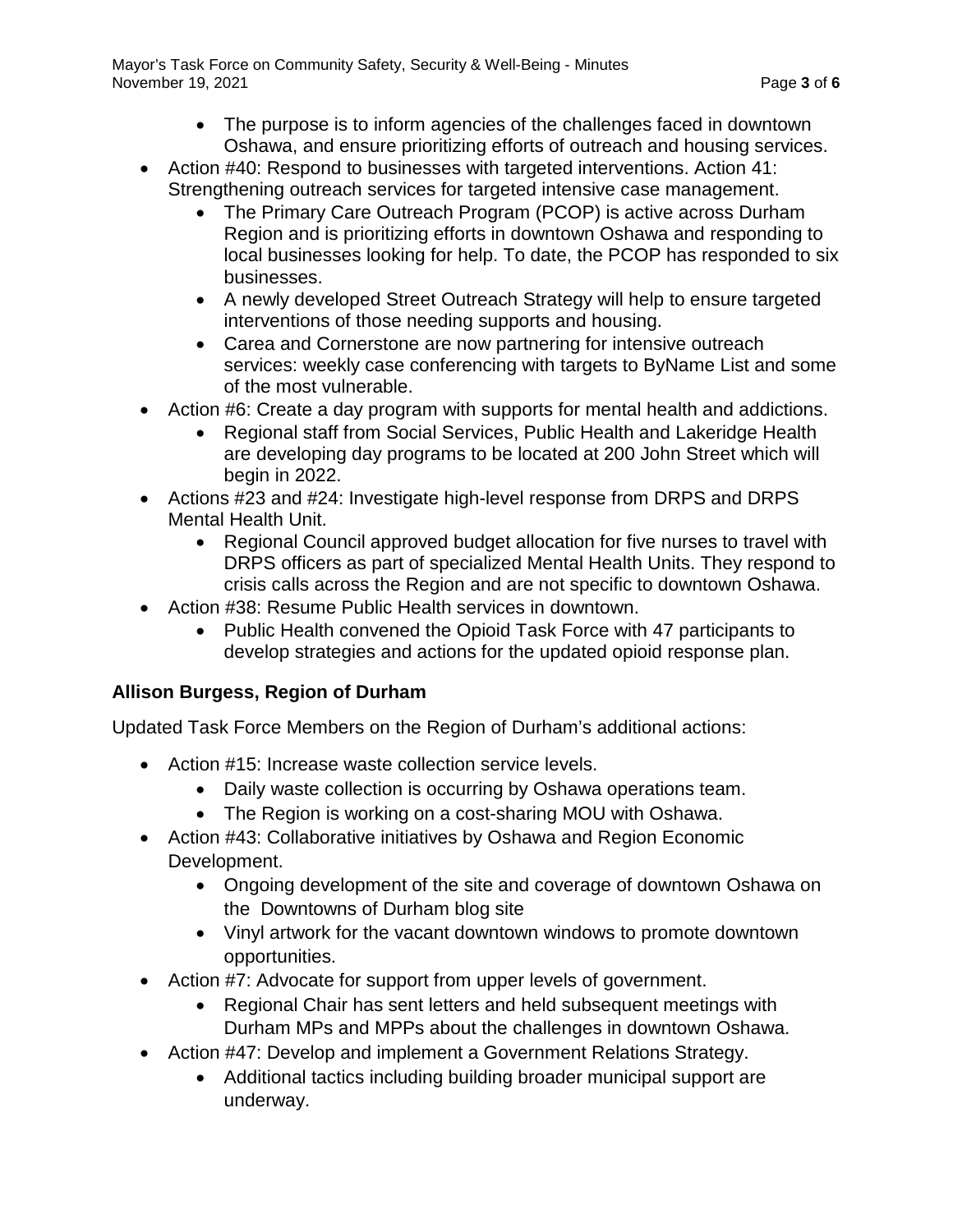- Action #48: Downtown Oshawa Support webpage.
	- Durham.ca/SupportsForDowntownOshawa
- Action #49: Ongoing information sharing with downtown businesses and residents.
	- A comprehensive communication plan and content calendar is being developed by Oshawa and Region Economic Development teams to enhance information sharing and coordinated promotion.

#### **Mayor Carter**

Suggested working with landlords on the day program initiative to ensure they have input and address any concerns. Mayor Carter also asked that the Region take into consideration other areas in Durham that could be investigated to expand day programs stressing that Oshawa does not have capacity.

## **Kelly Brown, Region of Durham - Primary Care Outreach Program**

Provided an update on the number of individuals and their status and that PCOP are working with individuals in other municipalities.

### **Shannon McFadyen, City of Oshawa**

Advised that Region and the City are meeting to develop a content calendar to support the promotion of the downtown businesses.

## **Staff Sergeant, Todd Wilson, Durham Regional Police Services**

Shared that five Durham Region nurses have been deployed to work with D.R.P.S. to assist with mental health crisis calls. All five nurses are actively in the field and respond to calls throughout Durham Region.

#### **Chair Chapman**

Stressed the importance of dealing with individuals who are repeat offenders and are released by D.R.P.S. He also would like to see a different approach regarding the deployment of the nurses and the mental health response unit.

# **5. Update on City's actions**

## **Tracy Adams, City of Oshawa**

Provided an update on the Community Safety, Security and Well-Being Downtown Area Action Plan that was approved by Oshawa City Council in September, 2021, including changes made to reflect better alignment with the Region's Action Plan. The update highlighted some of the collaborations between the City, Durham Region, D.R.P.S. and Lakeridge Health demonstrating a link between the City's Action Plan and the Region's Action Plan presented earlier.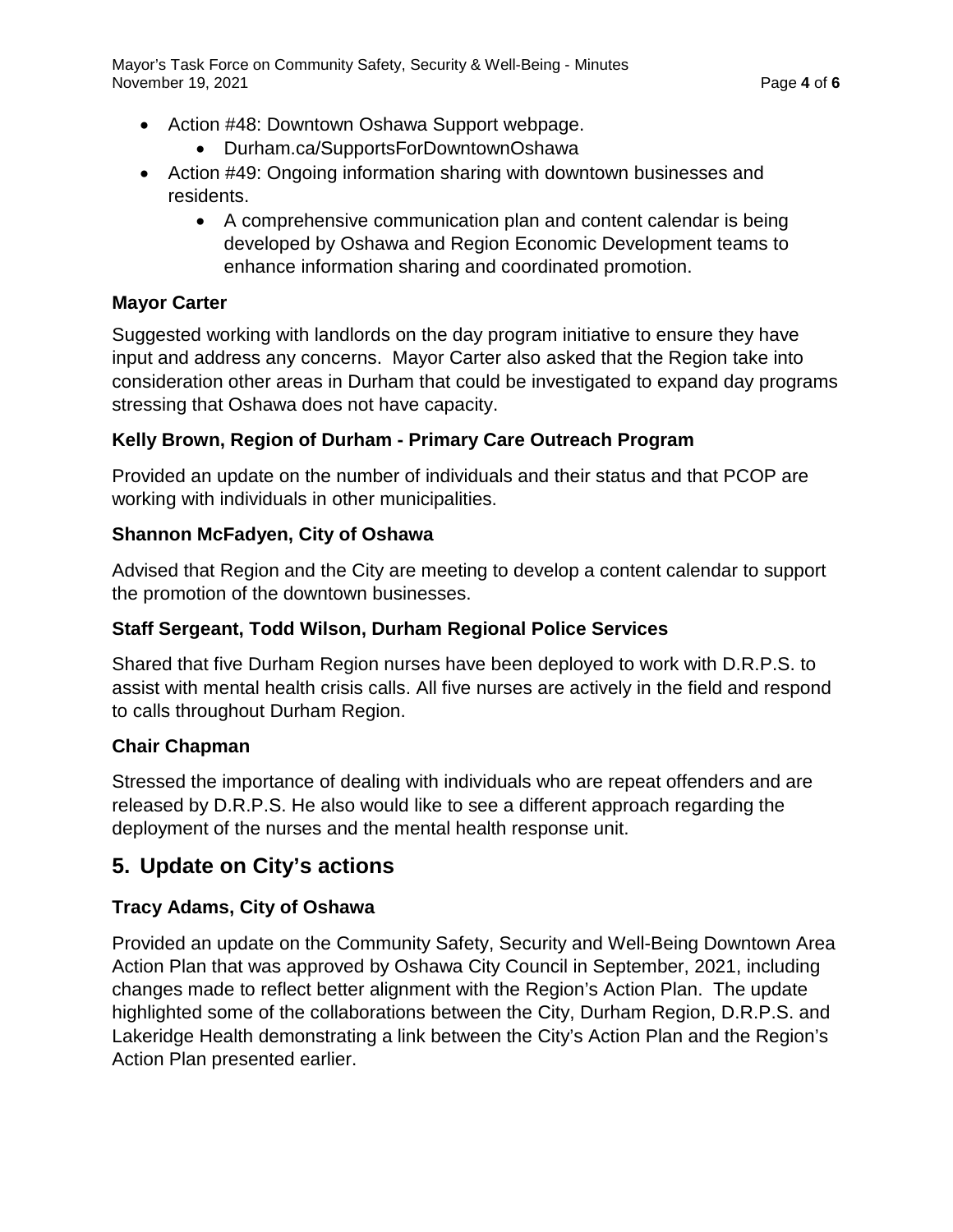#### **Mayor Carter**

Updated Task Force Members on Project Exchange, which is the harm reduction kits that are being distributed by social service agencies. He also provided an update on his meeting with the Associate Minister of Mental Health and Addictions, Michael Tibollo.

Mayor Carter also indicated that he has meetings slated with the Minister of Health, the Minister of Municipal Affairs, the Premier, the Prime Minister and has requested a meeting with the Federal Minister of Health as a continuum of care approach is required to be successful in the long-term. Mayor Carter also requested a meeting with Minister Clark to discuss supporting local business needs.

Mayor Carter also stressed the importance of meeting with various government officials and having them visit the downtown area so that they will commit to providing funding as well as identifying solutions.

# **6. Other business as brought up by Task Force Members**

## **Cindy Malachowski, Lord Simcoe Place**

Shared comments on behalf of local businesses relating to plants and planters that have been placed throughout the Downtown area and provided positive feedback on winter greenery that has been put up. She also had questions on future zoning and planning issues that impact safety in the downtown.

#### **Chair Chapman**

Advised that there are various laws and appeal processes in place that limit City Council and staff when development applications come forward.

Provided an update on the Micro Home pilot project located on Olive Avenue indicating 10 Micro Homes will serve as transitional housing.

#### **Noel Coppins, ReMax Jazz**

Explained day-to-day experiences that she is seeing. She also expressed her appreciation for the work being done by this Task Force and is hopeful to see the results of that work as a business community member.

#### **Heather Thompson, Region of Durham**

Introduced herself as Audrey Andrews replacement. She provided an update on the Region's Community Safety and Wellbeing Plan noting it will go to Council on November 24 for approval. She also indicated that the Community Safety and Wellbeing Plan Information Hub has been launched and can be found at durham.ca.